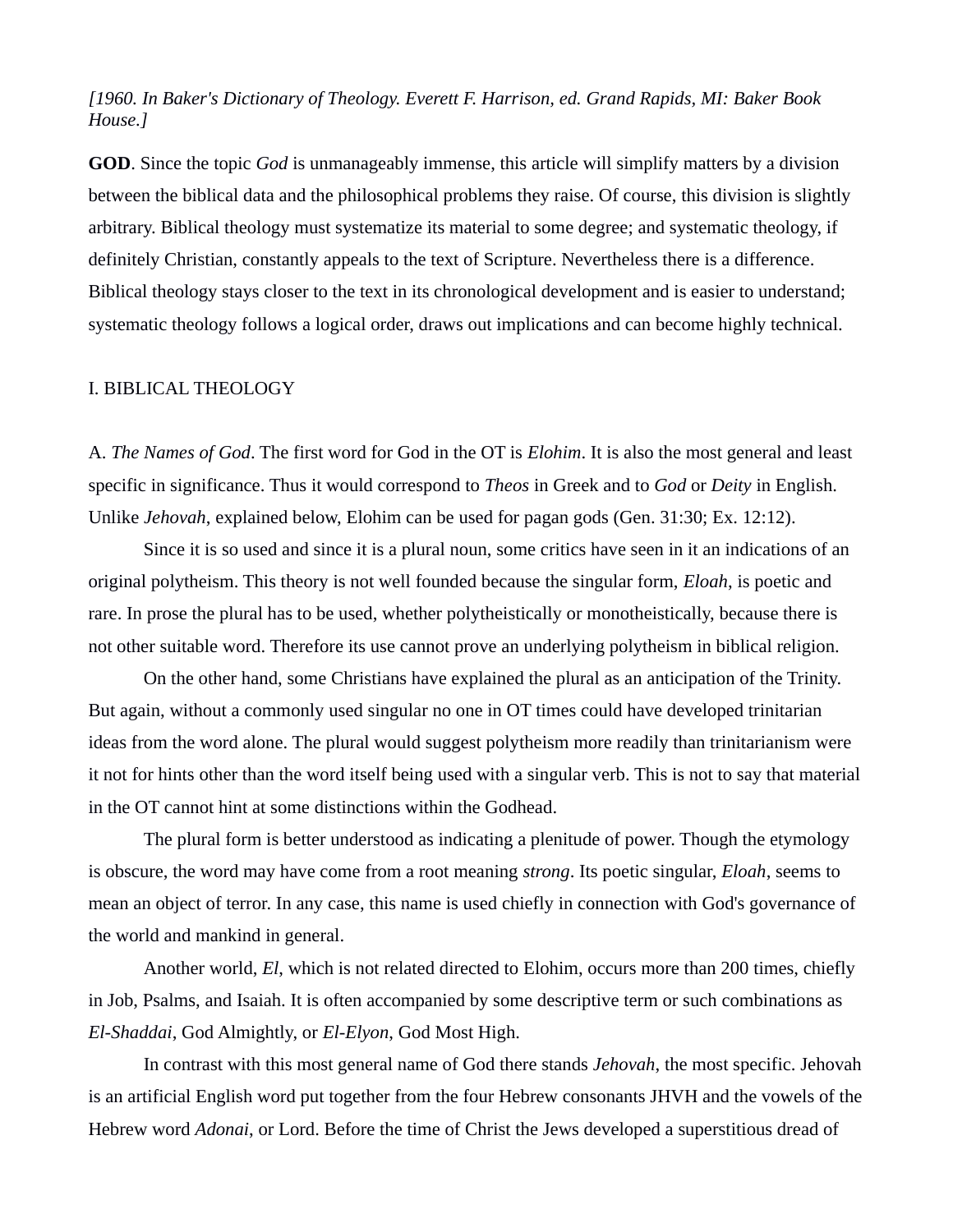pronouncing JHVH; when the came to it in the text, they pronounced Adonai instead; then later the vowels of Adonai were written into the manuscripts, and in modern times people have been saying jehovah. The original pronunciation was probably Yahveh.

A basic explanation of the name is given in Ex. 3:13-15: "I am that I am," or, better, "I will be what I will be." The hellenistic Jews wrongly identified JHVH with the Pure Being of Greek philosophy. Quite the reverse, whereas Elohim designates God's universal action, JHVH is the name used in connection with God's choice of, revelation to, and special care for his covenant people. It is the term almost always used in theophanies, and almost always revelation is "the word of JHVH." Or, more briefly, JHVH, is the redemptive name of God.

Higher criticism has often tried to maintain that one author could not possibly have used both names for God, and that therefore the first chapter of Genesis was written by one man and the second by another. The theory of two authors is not needed to explain the use of these two names. The first chapter tells of God's general relation to the world, and then the second begins to relate his special care for men who by Adam's fall soon were in need of redemption. God in his wisdom furnished these two names as a convenient method of summarizing what the Scriptures teach about God: *Elohim*, his work of creation, and *Jehovah*, his work of redemption.

B. *God as Creator*. The Bible opens with the account of God's creating the universe. The first chapter of Genesis gives the impression that, aside form God himself, everything that exists has been created. God alone is self-existent. Nothing else exists of its own right, independently, or without beginning. This initial impression is corroborated by many later passages. Neh. 9:6 states, "Thous, even though, are Lord alone; though has made heaven, the heave of heavens, with all their host, the earth, and all things that are therein, the seas, and all that is therein, and thou preservest them all; and the host of heaven worshippeth thee." Cf. Ex. 20:11; Isa. 42.5; John 1:3; Heb. 3:4, *et al*.

The expression of Scripture as to the extent of God's creative act are so comprehensive that we say God created all things *ex nihilo*, out of nothing. Before any natural processes began, God created absolutely. He made no use of prior existing material to fashion the universe as a sculptor makes a beautiful statue out of an ugly block of stone; but "By the word of the Lord were the heavens made, and all the host of them by the breath of his mouth" (Ps. 33:6) and "God said, Let there be light, and there was light" (Gen. 1:3), "for he spake, and it was done" (Ps. 33:9). This is usually called *fiat* creation (*q.v.*). This is not to say that after bringing the universe into existence, God did not use previously created substance in completing his creation. The Bible specifically states, for example, that "God formed man of the dust of the ground."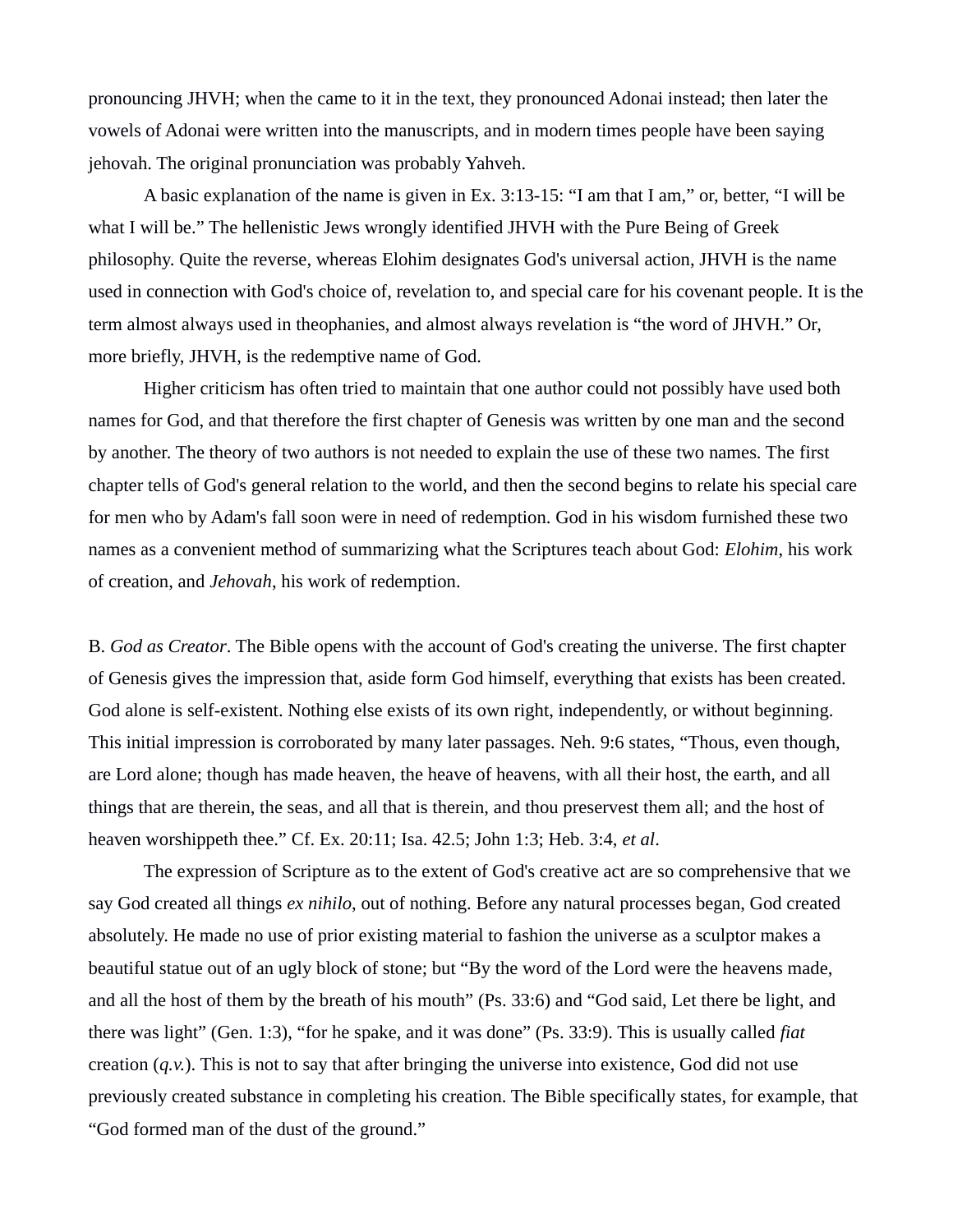Since speaking and creating are voluntary actions, the first chapter of Genesis teaches the personality of God. God is not a physical, inanimate, mechanical First Cause. Nor is he a descriptive principle abstracted from the phenomena of nature. He arrange the parts of the universe for a purpose (Gen. 1:14, 16, 26, 28). Intelligence and volition are personal.

Most religions have preserved some notion of a personal God. In modern times even pantheists, like Spinoza and Hegel, though they deny creation and identify God and the universe, consider their All of Absolute a living being. In antiquity Aristotle taught that the First Mover thinks. All these views show a trace of personality, but only a trace. Spinoza denied that God had a will, and Aristotle denied that God knew history. In fact, the polytheists often seem to have a better appreciation of personality, even if their divine persons are more limited and human than divine. It may also be said that a universal creation presupposes, not polytheism, but the unity of the Godhead.

There are levels or degrees of heath idolatry. The Ephesians (Acts 19:35) believed that Diana herself lived above. Jupiter was supposed to have thrown down to earth a wooden image of Diana. In Paul's day the Ephesian silversmiths had developed a lucrative trade making small replicas of this image. Thus the Ephesians clearly distinguished between the goddess and the images. But in other cases the depravity of the idolatrous mind was such that, though its psychology is an enigma to us, the distinction between the inanimate idol and the god or goddess became blurred. Somehow or other the two were practically identified. If and when this identification was made, the Psalmist's sarcasm would be exceptionally biting when he says, "Their idols . . . have mouths but they speak not; eyes have they, but they see not; . . . they that make them are like unto them" (Ps. 115:4-8). Cf. Isa. 44:17 45:20; 46:7. See also GODS.

In contrast with both ancient paganism and modern pantheism, the Scriptures ascribe to God a full and complete personality. Not only did he create all things, not only does he control the universe, not only does he think and know, not only does he hear the prayers of his people, but most particularly and in a manner impossible in the systems of Spinoza and Hegel, he speaks to man. We learn the nature and attributes of God, not by a scientific study of nature, but by a verbal revelation (*q.v.*). The idea of revelation or divine communication of knowledge, as well as the righteousness and love by which that revelation so sharply distinguishes God from the imagination of the heathen, comes to clearest expression in the works of providence and redemption. For the moment, however, the implications of creation require further development.

If God has created all things of nothing, simply by his word, his fiat, his command, it follows that he is omnipotent. Neither a greater power nor a more impossible task is conceivable. The biblical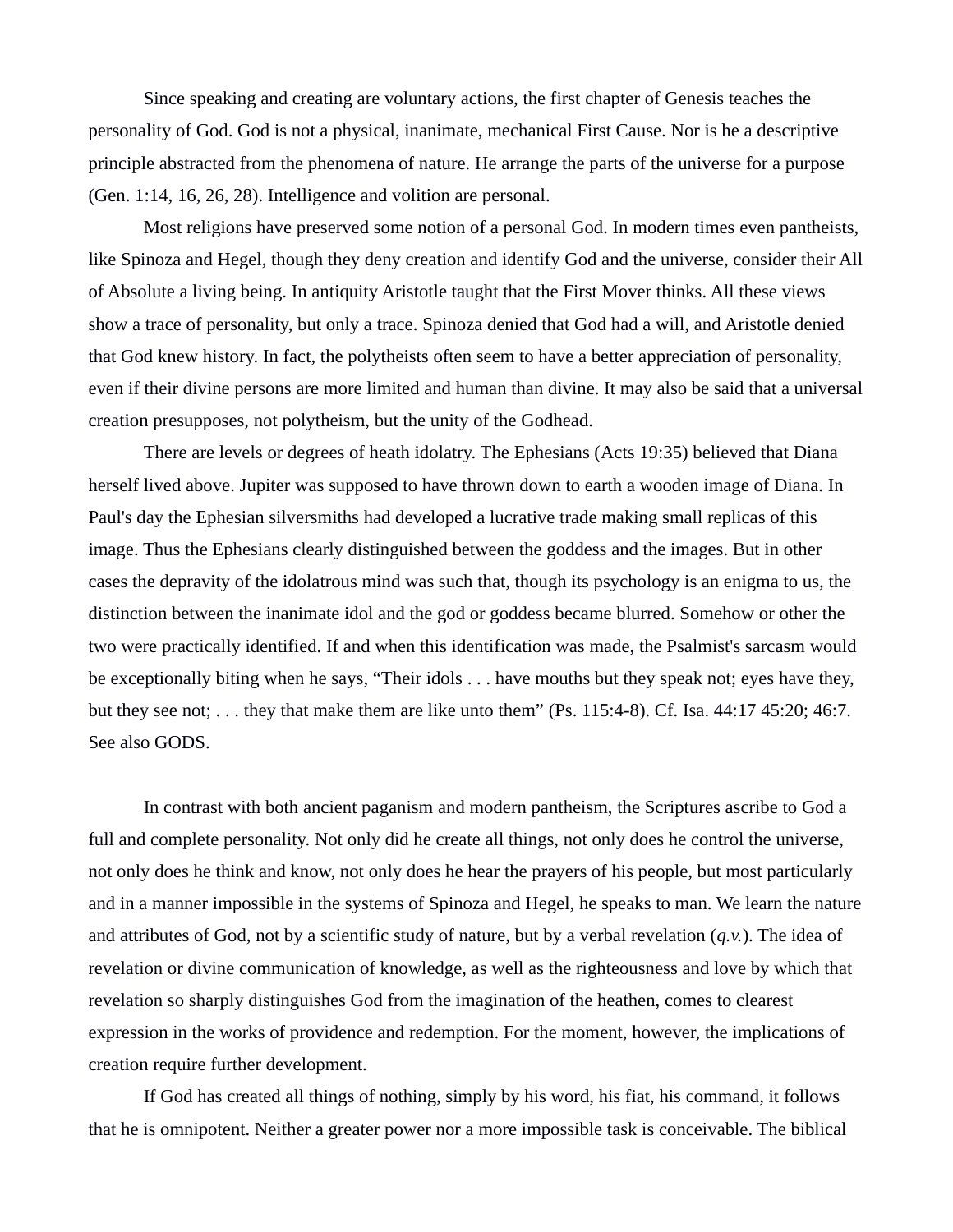concept of God Almighty differs radically from paganism and idolatry. Where there are many gods, each limits the others. Since no one of them is the creator of all, no one of them is in complete control.

The Lord God Almighty, who created the heavens and earth, has a power and control that is universal in extent and total in depth. Omnipotence, first seem in creation, is stated and exemplified throughout the Bible. All the miracles come to mind. When Abraham despaired of having a son by his wife Sarah, God introduced his promise by saying, "I am the Almighty God"; and, "Is anything too hard for the Lord" (Gen. 17:1; 18:14). Because Abraham believed this, he was willing later to sacrifice Isaac, "accounting that God was able to raise him up, even from the dead" (Heb. 11:19). After Abraham there were Moses' dealings with Pharaoh, the water in the wilderness, the capture of Jericho, the works of Elijah, Hezekiah's shadow, and the miracles of Christ and the apostles. Conversely the attacks on miracles by secular authors are uniformly, though not always explicitly, based on a prior rejection of omnipotence.

In addition to these examples of omnipotence there are many doctrinal or abstract statements of it. "I know that thou canst do all things, and that no purpose of thine can be restrained" (Job 42:2, ASV). "Whatsoever the Lord pleased, that did he in heaven and in the earth" (Ps. 135:6). "He doeth according to his will in the army of heaven and among the inhabitants of the earth: and none can stay his hand or say unto him, What doest thou?" (Dan. 4:35). "Who worketh all things after the counsel of his own will" (Eph. 1:11). Cf. Deut. 32:39; I Chron. 29:12; Ps. 62:11; Isa. 45:5-7; Jer. 32:27; Matt. 19:26; Rom. 9:18-24; *et al*.

Omniscience, as well as omnipotence, is involved creation. The one cannot be separated from the other. At the very least, if an omnipotent God could be thought to be ignorant of something, he still would be able to learn it; otherwise there would be something he could not do. But even a momentary ignorance would be a momentary limitation upon omnipotence. Therefore the two attributes are inseparable.

Omniscience is more particularly related to creation in that the works of creation and providence follow a plan eternally existent in the divine mind. Control of all things presupposes knowledge of all things. "Known unto God area ll his works from the beginning of the world" (Acts 15:18). This knowledge includes the minutest details: "The very hairs of your head are all numbered" (Matt. 10:30). Volitional and purposeful action (Eph. 1:11), since it initiates a series of concatenated events, requires a knowledge of the future. Isaiah speaks of God as "declaring the end from the beginning" (46:10). Apart from knowledge and control of all future details there could be no trustworthy prophecy. Hence all the predictions in Scripture exemplify this point. A few other statements of omniscience are: "All things are naked and opened unto the eyes of him with whom we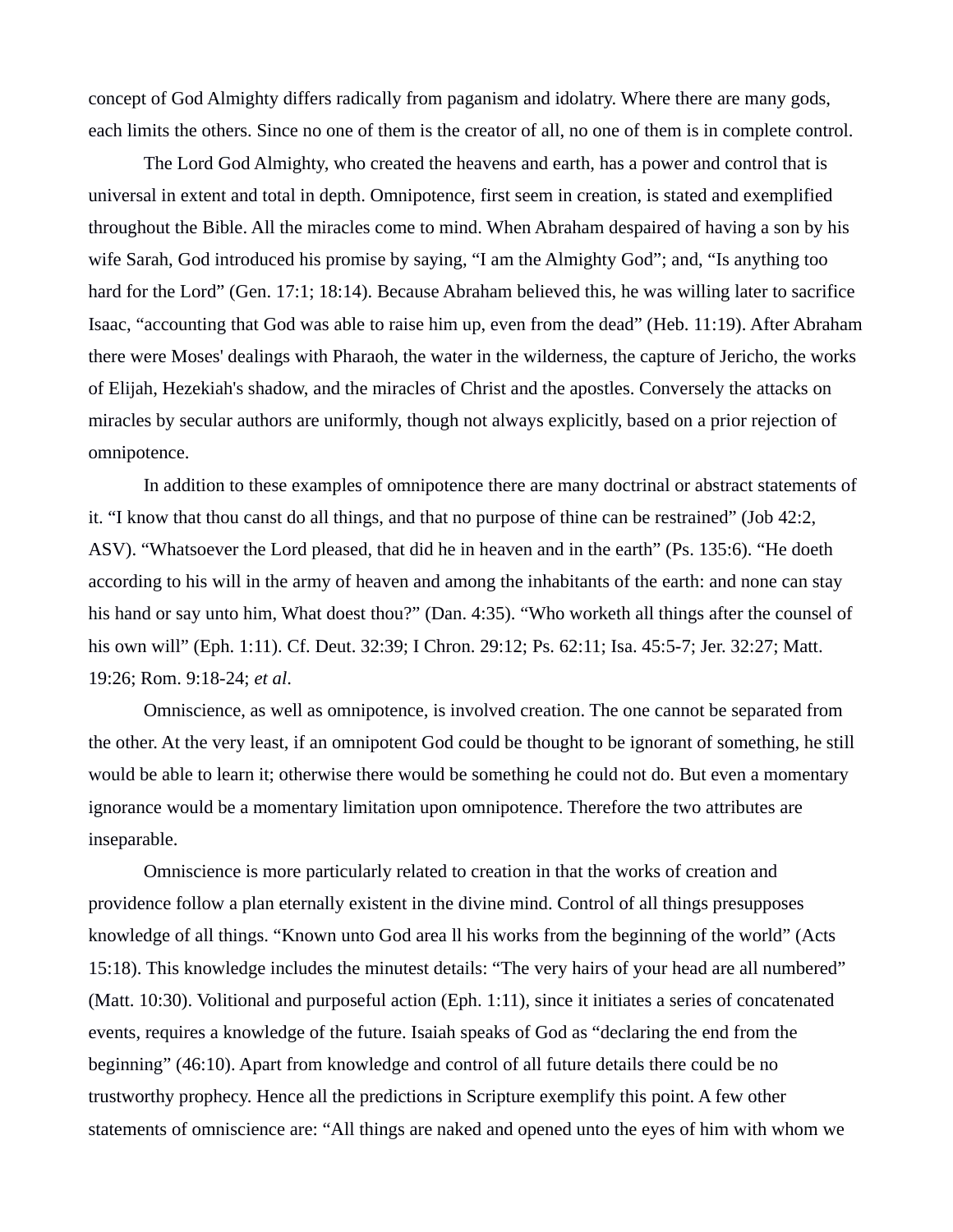have to do" (Heb 4:13). "He that planted the ear, shall he not hear? He that formed the eye, shall he not see? (Ps. 94:9). "The eyes of the Lord are in every place, beholding the evil and the good" (Prov. 15:3). Cf. Ps. 139:1-6, 12: 147:5; Prov. 15:11; I John 3:20.

Creation exemplifies another of God's prerogatives. Actually it is an aspect of omnipotence, though not usually thought of as such. In the Genesis account God is presented not only as creator of the physical universe, but also as the creator of moral distinctions. When God created Adam and Even and placed them in the garden, he made certain demands upon them. Adam was to cultivate the garden; with one exception Adam and Eve were to eat of the fruit of the trees; and they were to reproduce and populate the earth. The "covenant of works," including the threat of penalty for disobedience, is the original moral legislation.

The prohibition to eat of the tree of the knowledge of good and evil displays the inmost essence of moral obligation. It was a test of pure obedience to divine authority. Had God commanded Adam not to murder Eve, he might have obeyed because she was so fair, or he might have disobeyed because she was a shrew. In either case his action would have had mixed motives. But the tree was as indifferent as an object can be. No motive could be involved except that of obedience to the Creator. The rightness and the wrongness were purely a matter of divine legislation. There was nothing in the tree itself to make the eating wrong. God could has well have chosen another tree. Similarly the Mosaic ritual became obligatory by divine legislation. The appointments of the tabernacle and the details of the sacrifices could have been quite different. They were what they were, and they were to be observed, only because of their divine imposition.

Devout Christians who have been brought up in the nurture and admonition of the Lord, imbued with the principles of monogamy, honesty, and truth, sometimes think that these obligations are independent of the divine will. They suppose that God could not have created a race for which polygamy would have been beneficial; it escapes their attention that God might have made men like the angels, without marriage, so that the fifth and seventh commandments would be null and void. Yet non-Christians today remind us that God might have approved of destroying the ill and aged, and might not have approved of private property. We must remind them in return that although God might have done so, actually he did not. The commandments for this world are established.

To view morality as fixed independently of God's will is inconsistent with the concept of omnipotence. Plato and Leibniz attempted to conceive God as subordinate to independent moral principles. Thus they limited God by a reality external to him. No such view is countenanced in the Bible. The highest norm of morality is the law of God. It is God's command that makes an act right or wrong. This is substantiated throughout the Scriptures by the threat of punishment, as in the case of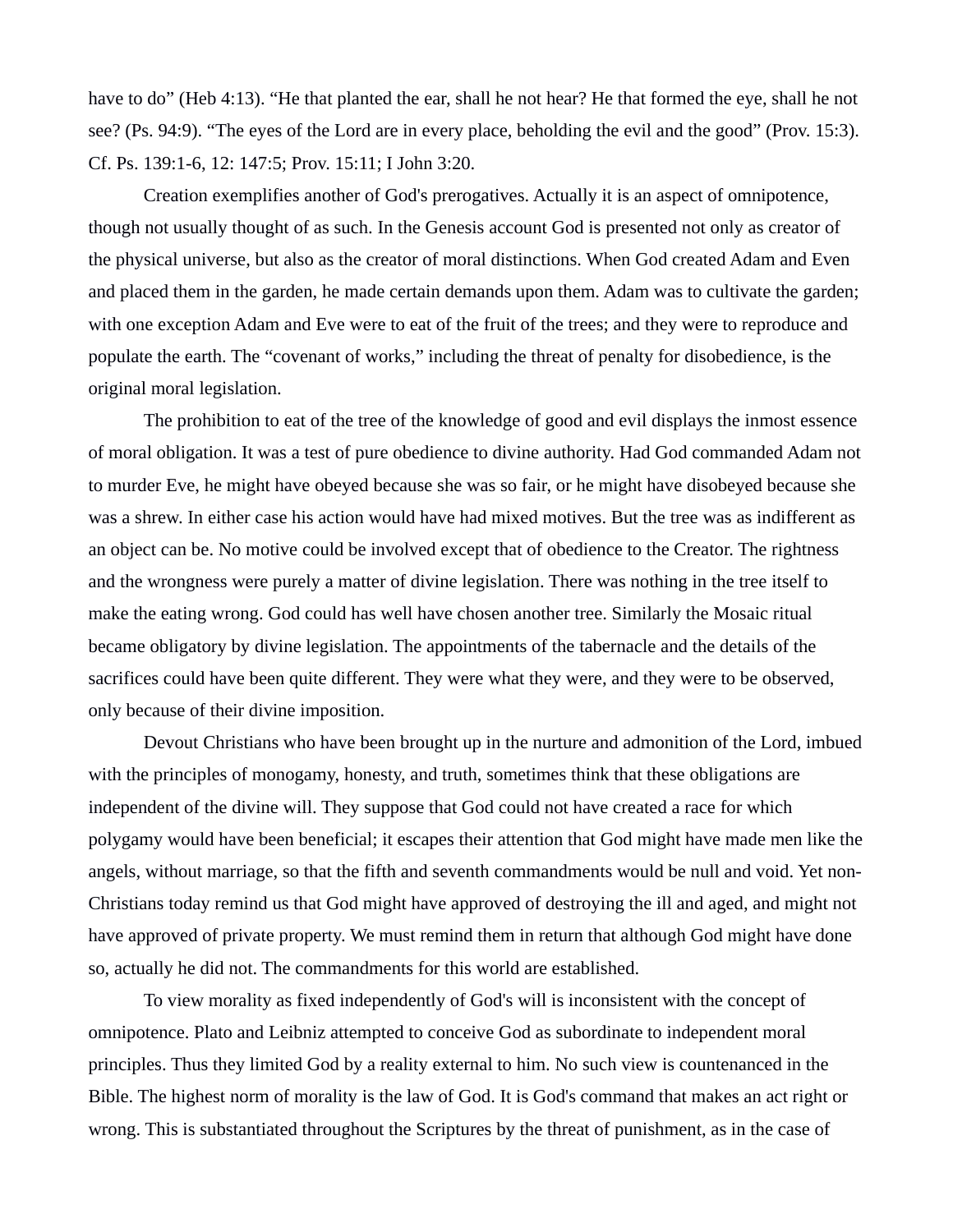Adam, by the promise of reward, as in the case of Abraham and many others; and by the constant insistence on obedience to God's precepts.

For this reason secular philosophies fail to solve the problem of ethics by their appeals to a categorical imperative, to the greatest good of the greatest number, or to values allegedly discovered in experience.

C. *God as Redeemer.* Thus far God has been considered only as Creator. Biblical theology reveals much more about God as Redeemer. Naturally the two attributes often exhibit the same divine attributes. For example, the biblical plan of redemption would necessarily presuppose the personality of God; some conceivable plans even though they involved future events might no necessarily require omniscience and omnipotence; but there is no question but that the biblical plan does. At the same time, redemption reveals much more than these particular attributes.

There is one factor, obvious but only implicit in the account of creation, which, though explicit and emphasized in the plan of redemption, is not always so obvious to sinful minds. It is divine sovereignty over all – absolute sovereignty. As no external force compelled or motivated God to create, so also the initiation of redemption is God's choice alone. When Adam violated the covenant of works, God with perfect justice could have executed the full penalty immediately. No obligation rested upon him to talk to Adam again. Nor did Adam seek God and beg for a visit. On the contrary, Adam tried to avoid the meeting. "There is none that seeketh after God . . . no, not one" (Ps. 14:2; 53:2; Rom. 3:11- 12). The initiative is God's alone.

Abraham is another example. God called the idolatrous Abram; Abram did not seek God. God might have called some other citizen of Ur; or he might have called an Egyptian. The initiative and choice was entirely God's. "Blessed is the man whom thou choosest and causest to approach unto thee" (Ps. 65:4). "Ye have not chosen me, but I have chosen you" (John 15:16).

This initiative is love, a divine attribute pervasively emphasized in both the OT and NT. The love is unmotivated by any worth in its object. God does not love anyone because of what he is, but in spite of what he is. The merits of man are "as filthy rags" (Isa. 64:6). Man is an enemy of God (Col. 1:21); but yet while "We were enemies, we were reconciled to God" (Rom. 5:10). "God commandeth his love toward us, in that, while we were yet sinners, Christ died for us" (Rom 5:8).

Whoever draws an antithesis between a wrathful God of the OT and a different loving God of the NT, evinces a blindness to the actual words of Scripture. Divine love and choice are combined with human unworthiness in the verses: "The Lord they God hath chosen thee to be a special people . . . The Lord did not set his love upon you, nor choose you, because ye were more in number . . . but because the Lord loved you . . ." (Deut. 7:6-8). "In his love and pity he redeemed them" (Isa. 63:9). "When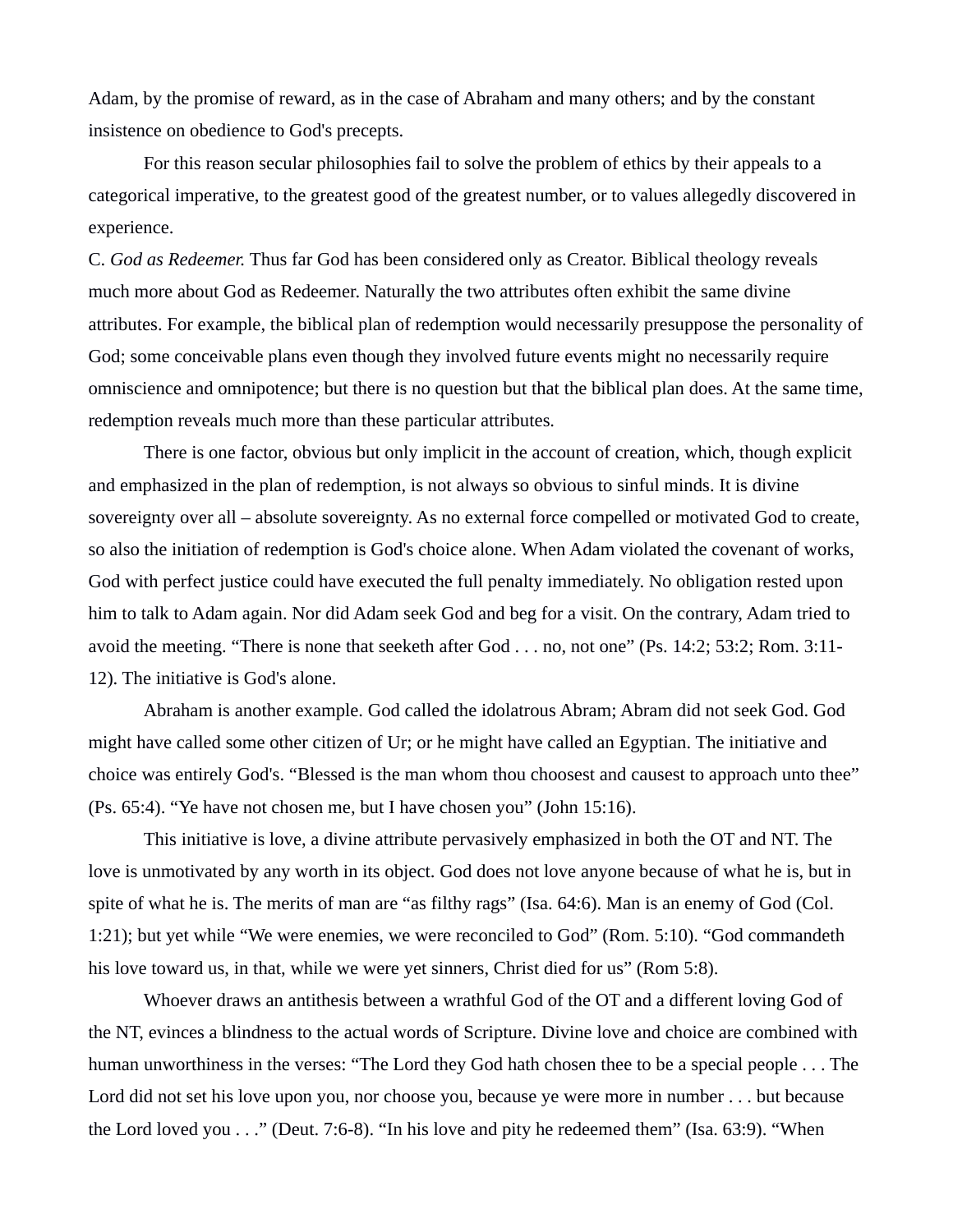Israel was a child, then I loved him . . . I drew them with cords of a man, with bands of love" (Hos. 11:1, 4). "Yea, I have loved thee with an everlasting love" (Jer. 31:3). And the loving-kindnesses and tender mercies set forth in the Psalms are too numerous to mention. They are all summed up in the statement, "God is love" (I John 4:8).

In both the OT and the NT the love of God is depicted under two figures of speech Sometimes God is called the father of his children; sometimes the husband of a wife.

The fatherhood of God (*q.v.*) is a most important idea. It exhibits God's love for his children. Jesus taught his disciples to pray, "Our Father . . ." (Matt. 6:6, 8, 9). The fowls of the air neither sow nor reap, but "your heavenly Father feedeth them . . . for your heavenly Father knoweth that ye have need of all these things" (Matt. 6:26, 32). "If ye then being eveil know how to give good gifts to your children, how much more shall your Father which is in heaven give good things to them that ask him?" (Matt. 7:11). Cf. Matt. 10:20, 29; 13:43; 18:14; 23:9.

Like all important biblical concepts the fatherhood of God has been distorted. First, God has been regarded as the Father of all men. This misinterpretation confuses the relation between Creator and creature with the relation between God as redeemer and the elect. Since the gospel requires men to be born again, natural birth is clearly not sufficient for entrance into the family of God. The Epistles make use also of the idea of adoption *(q.v.)*. "They which are the children of the flesh, these are not he children of God" (Rom. 9:8). "For as many as are led by the Spirit of God, they are the sons of God; for . . . ye have received the Spirit of adoption, whereby we cry, Abba, Father" (Rom. 8:15). Cf. Rom. 9:4; Gal. 4:5; Eph. 1:5. Then, too, Jesus rebuked the unbelieving Jews, "Ye are of your father the devil" (John 8:44). The idea of a universal fatherhood of God is thus inconsistent with the Scripture and is destructive of grace and redemption.

A second misunderstanding of the fatherhood of God occurs when it is made a new idea enunciated in the NT by Jesus. On the contrary, the fatherhood of God is an OT idea, and the essential identity of the message of both Testaments should not be broke. "He shall cry unto me, Thou art my Father" (Ps. 89:26). "Thou art our Father" (Isa. 63:16; 64:8). "Yet shall call me, My Father" (Jer. 3:19). Cf. II Sam. 7:14; I Chron. 29:10; Mal. 1:6.

Usually the fatherhood of God relates to the redeemed individually and distributively; but when the people or the church is conceived collectively, God is pictured as a husband or bridegroom. This figure of the marriage relationship is a particular application of the pervasive notion of the covenant *(q.v.)*. God made a covenant with Noah, Abraham, David and with their seed after them. When this posterity is thought of as a nation, GO dis pictured as the husband, the nation as the wife, and the individuals as the children. The interpretation of the covenant as a marriage bond is especially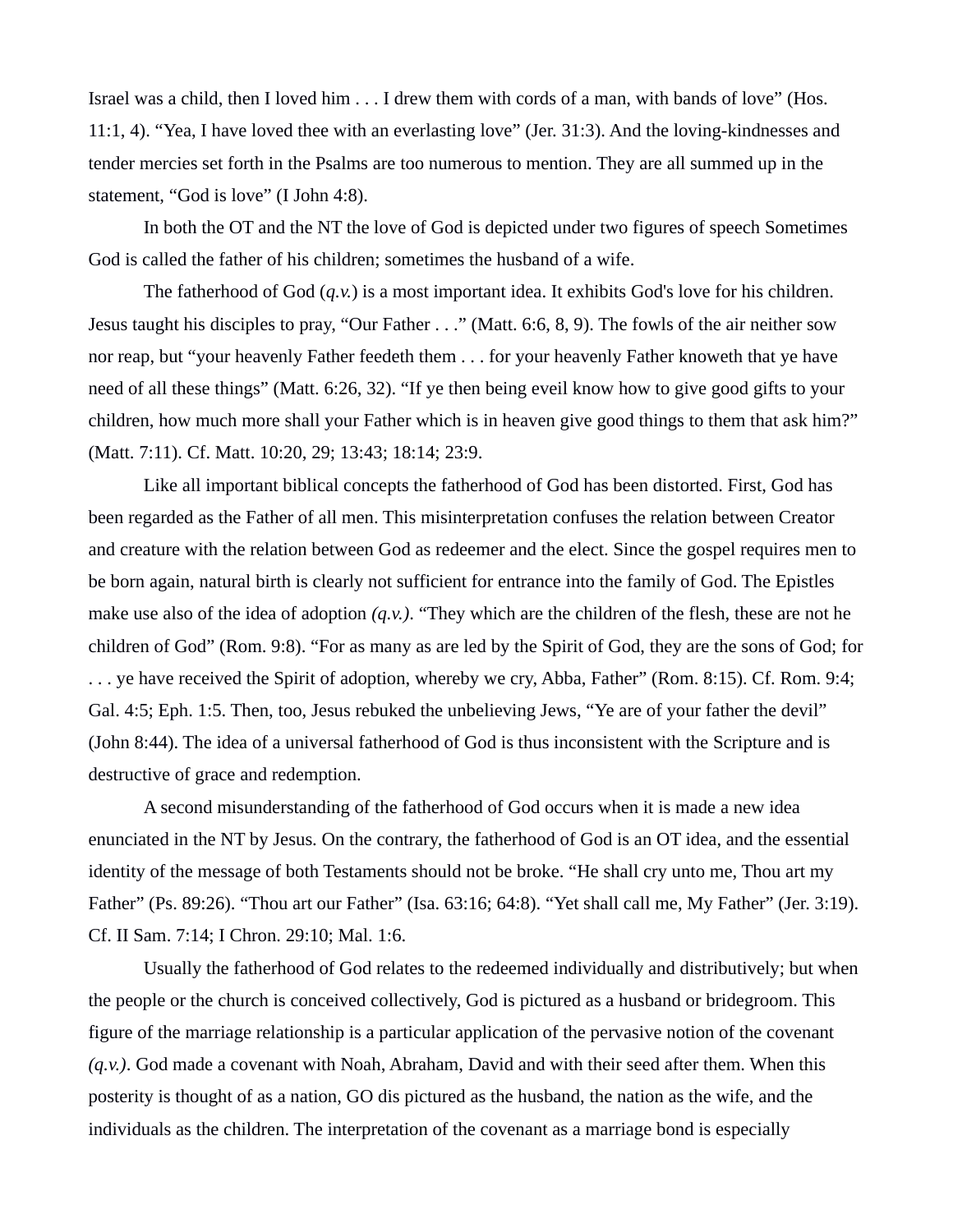prominent in Hosea; but it also occurs in Isa. 54:1; 62:5; Jer. 31:32; Ezek. 16:8. Yet is is not a late invention of the prophetic age. Implicitly it underlies the condemnation of idolatry as "going a-whoring after other gods" (Ex. 34:15, 16; Lev. 17:7; Num. 15:39; Deut. 31:16). For this reason strange worship, like adultery, is a violate of the law. The terms of the contract have been broken (Hos. 4:1; 8:1; Amos 2:4).

All this sharpens the concept of God as a jealous God. Strange as it often appears to modern minds, jealously is one of he attributes the Bible ascribes to God. Ex. 34:15, 16, referred to above, is introduced by the command "Thou shalt worship no other god: for the Lord, whose name is Jealous, is a jealous God" (Ex. 34:14). This idea, of course, is embedded in the Decalogue (Ex. 20:5). Cf. Deut. 4:24; Nah. 1:2. This concept of jealously is consistent with the sovereignty of God. Any ascription of divine prerogatives to another is a violation of the fist and basic commandment. "I am the Lord . . . and my glory will I not give to another" (Isa. 42:8).

In the NT the covenant ida retains the same importance (Gal. 3:6 ff.), but its appearne in the form of a marriage vow is not so prominent. However, the church is said to be the bride of Christ (II Cor. 11:2; Rev. 21:2; 22:17). No quite so explicit are Matt. 25:1-13, John 3:29; Gal. 4:26-28; Eph. 5:23- 25)

The covenant interpreted as a marriage contract emphasizes another aspect of God's nature. The marriage contract, however much it may reflect the love of the parties, is at the same time a legal obligation. Violation results in liability to punishment. Beyond the covenant relation as well, man is subject to God's laws, and their infraction carries with it a penalty. Thus the Scriptures represent man as being under the wrath and curse of a righteous God. The Christian concept of God, the plan of redemption, and even the love of God, cannot be understood apart from the attribute of righteousness. God therefore is not of a character simply to forgive and forget. Forgiveness alone could be unrighteous. And when a human judge frees a guilty criminal, the act of mercy may in some sense be justified by extenuating circumstances, but the strictness of the law has been ignored.

Since God is righteous, his plan of redemption must maintain the majesty of the law. Righteousness and a bare disregard for sin are incompatible. Therefore the penalty must be executed. An atonement *(q.v.)* or satisfaction must be made. This was the teaching of the Mosaic ritual; this ritual also taught that God provides a substitute to suffer the penalty. The Atonement therefore is an expression both of love and of righteousness. For the purpose of redemption God set forth Jesus Christ to be a propitiatory sacrifice in order to declare, publish, and exemplify his righteousness, so that God, when he justifies a sinner, might remain just in doing so (Rom. 3:25:26; 5:8; II Cor. 5:21; I Peter 1:18-19; I John 2:2 *et al*.).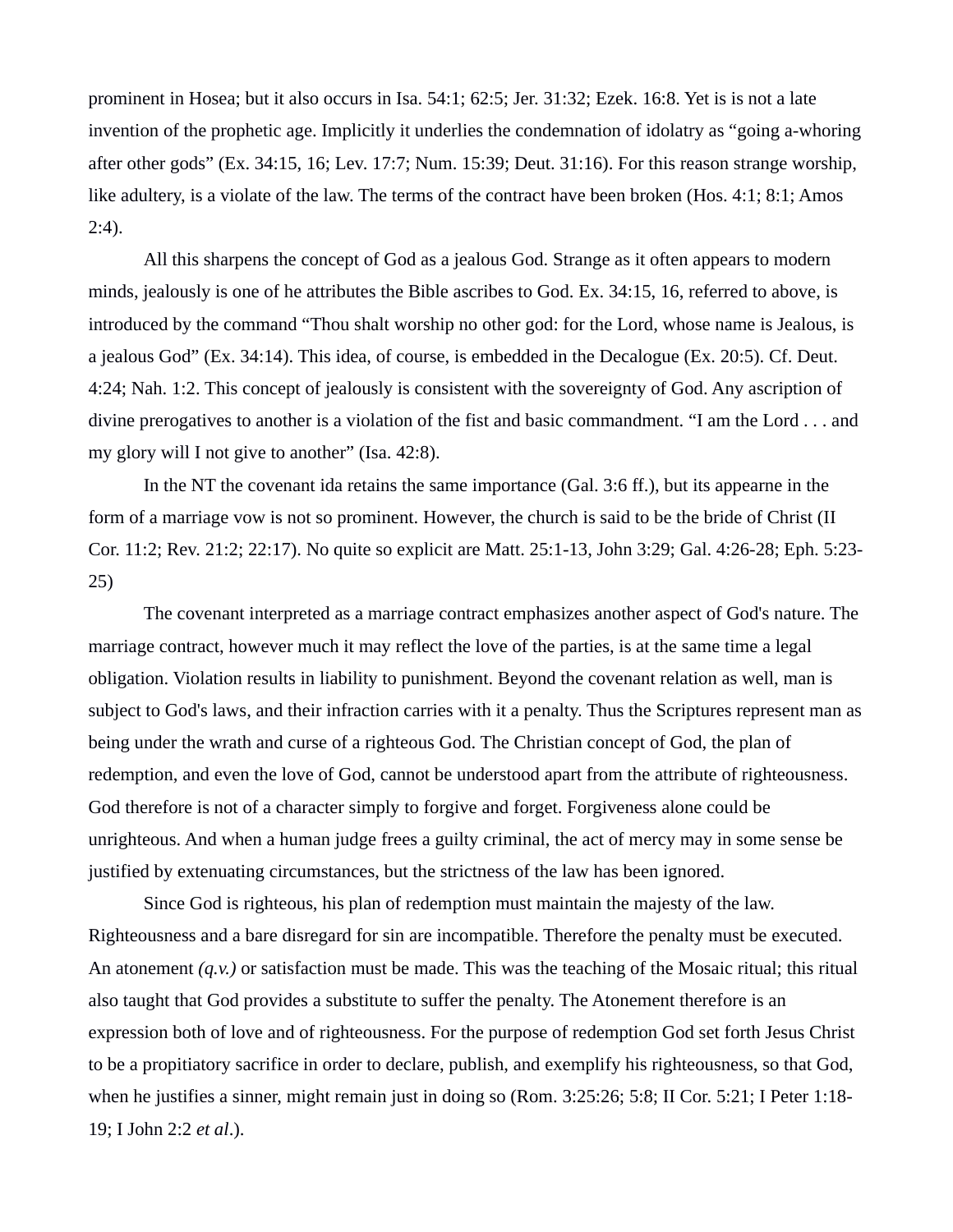The crucifixion of Christ as a sacrifice of the Lamb of God to satisfy the justice of the Father brings out one further feature of deity. At the beginning the personality of God was pointed out. Now it is evident that God is not one Person, but more than one. If the Son is sent from heaven, while the Father is not sent; if the Father loves the Son and the Son loves the Father, if the Son sacrifices himself or pays a ransom to the Father; it follows that the Father and the Son are different Persons. Thus, with the other biblical material on the Holy Spirit, the concept of God is the concept of a Trinity *(q.v.)*.

Some dim anticipation of the Trinity can be found in the appearances of the Angle of the Lord to the patriarchs. Since the definite article is used, this Angel must in some way be different from other angels. When the Angel appeared to Hagar, she called him the Lord and spoke of him as God (Gen. 16:7-13). In an appearance to Abraham the Angel calls himself the Lord (Gen 22:11, 15). When the Angel spoke to Jacob, he again called himself God (gen. 31:11). The passages indicate a unity of and a difference between the Angel and the God who sends him. Neither these passages nor later ones concerning a coming King, a Messiah, a suffering Servant, were explicitly enough to produce the trinitarian concepts in the minds of the Israelites. The NT clarifies the obscurities of the OT. All the passages that teach the deity of the Christ bear on the doctrine of the Trinity (Matt. 11:25:27; John 1:1, 14; Rom. 9:5; Phl. 2:6; Col. 1:13-19; 2:9 *et al.*) The well-known benediction also (II Cor. 13:14) would be incongruous unless these three Persons were equal in Power and glory in the one Godhead.

## II. PHILOSOPHICAL THEOLOGY

A. Theology Proper. The first half of this article has been a brief summary of what the Bible says about God. Its statements are deceptively simple in form; the ideas are profound and their implications have puzzled many minds, both devout and irreligious. Therefore the descriptive method of biblical theology must give way to a more systematic and philosophical analysis. But, again, as the descriptive summary was brief, so too this second half can barely indicate the labor of centuries on these problems. Only three types of problem will be mentioned: theology proper, science, and ethics.

Since the Bible everywhere asserts the existence of God, the first question of systematic or philosophic theology concerns the proof of this assertion. Does our belief in God's existence depend solely on scriptural authority, or does it depend on some sort of proof? If the latter, is the "proof" a direct mystical experience of God, or is it a syllogistic process that starts with observation of nature?

The Thomistic philosophy of the Roman Catholic Church, derived from Aristotle, begins with sensory experience of bodies in motion and by an intricate series of arguments concludes with the existence of an Unmoved Mover, God. The language of Thomas Aquinas indicates that he thought the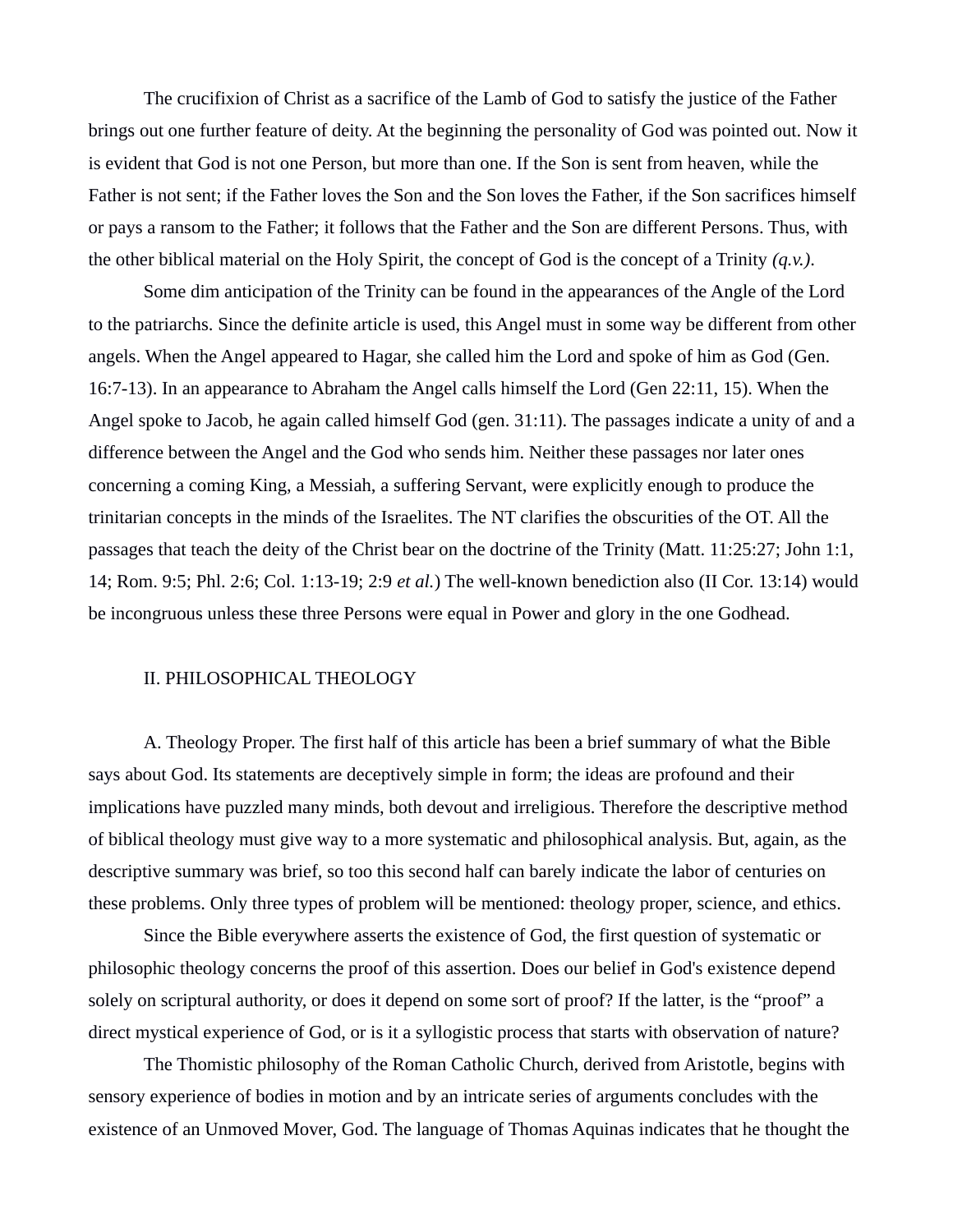whole argument to be formally valid and that the conclusion necessarily follows from the premises. The philosophers David Hume and Immanuel Kant contended that the "cosmological argument" was a fallacy. Some Protestant theologians seems to accept he argument, while others admit that it is not "mathematical" (strictly logical), but that it is of some value. The present writer believes that the argument is worthless because (1) it is circular, in that the existence of God is itself used to disprove an infinite series of causes, which disproof is necessary to prove the existence of God; (2) its premises use the term existence in a spatial and temporal sense, while the conclusion uses the term in a different sense; and (3) an argument from effect to cause can assign to the cause only sufficient attributes to account for the effect by which alone it is known, and this would give us a God who is neither omnipotent, omniscient, nor perfectly righteous.

St. Anselm at the beginning of the twelfth century constructed the "ontological argument" for God's existence. It is not based on an observation of nature but on an analysis of the concept of God. As a man who would deny that a triangle contains 180 degrees simply does not understand the meaning of triangle, so one who denies the existence of God has not grasped the concept of God. God, as the being than whom a greater cannot be conceived, cannot be conceived not to exist; for if God could be conceived not to exist, it would be possible to conceive of an existing being greater than God; but to conceive of a being greater than the being than whom a greater cannot be conceived is a selfcontradiction.

Immanuel Kant did not like the ontological argument either, but his underlying prejudice that God is beyond the grasp of human concepts is itself highly vulnerable.

A mystical assurance of God's existence is difficult to discuss, for mysticism is a very ambiguous term. Loosely it could refer to jumping to a conclusion by a hunch; in the strictest meaning of a non-rational trance, it has nothing intelligible to communicate.

If then rational arguments do not demonstrate the existence of God (as one demonstrates a theorem of geometry by valid inferences from axioms), then we must accept God's existence solely on scriptural authority, or we must take it as the first and therefore indemonstrable principle of our thought; and these two may be the same thing.

Some philosophers virtually imply that the existence of God is not such an important issue as is commonly thought. Spinoza and other pantheists identify the universe as God. We grant that the universe exists. Professor H. N. Wieman has defined God as "that character of events to which man must adjust himself in order to attain the greatest good and avoid the greatest ills." We grant again that events have characters. And so, by a sort of ontological argument, i.e. by definition, God must exist. Atheism has become impossible.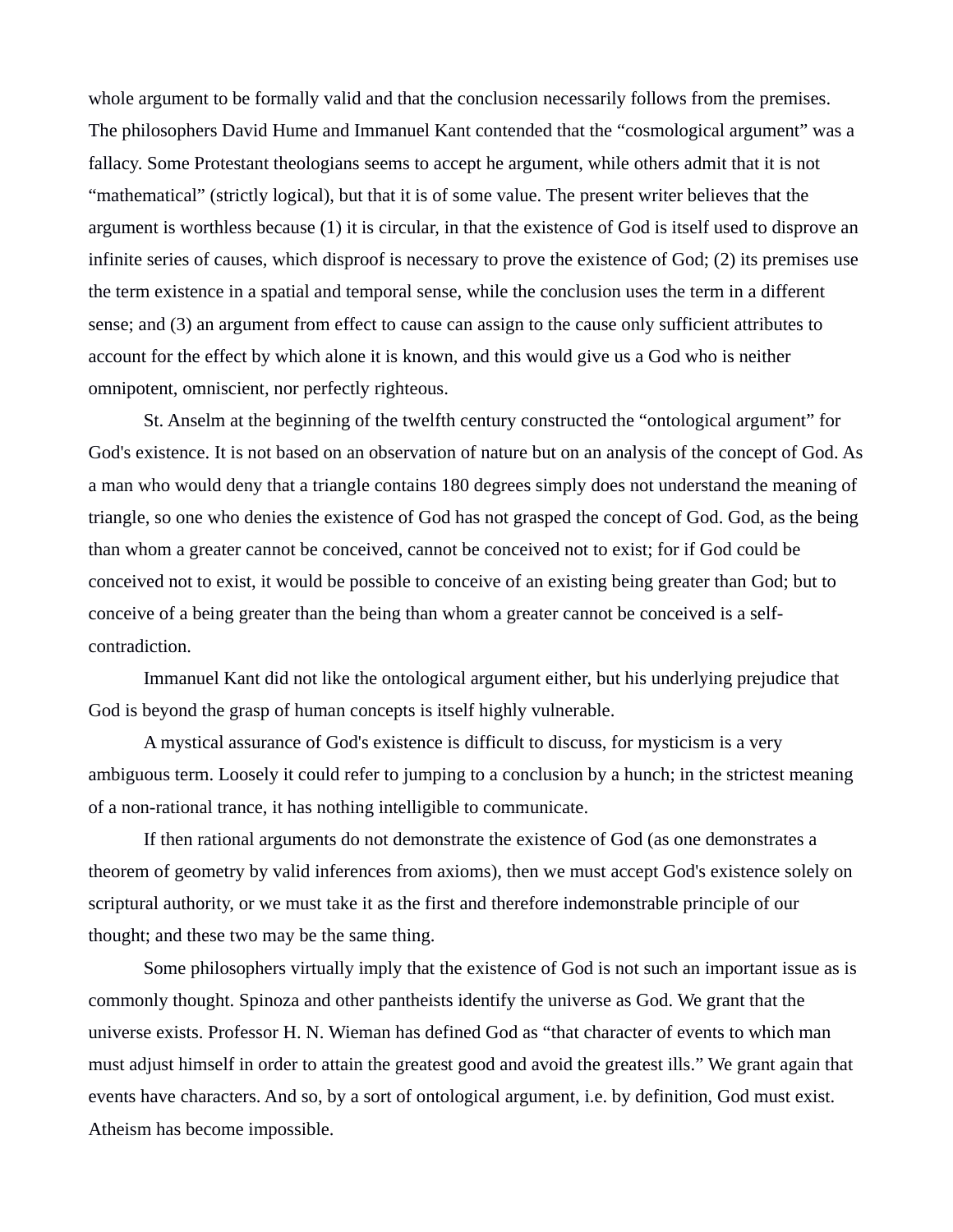The important question therefore is not, Is there a God? Of course there is. But the important question is, What is God? And this returns us to the description of biblical theology.

Although the proofs of God's existence have been prominent in theological discussion, they are but part of a more general problem: Can God be known? Some secular philosophers, e.g., Kant and Spencer, have asserted the existence of unknowable entities. A philosophic Absolute may be thought to be so transcendent as to be beyond thought. Or, as in Thomas Aquinas, the human mind, taking its rise from sensory experience, may be essentially incapacitated to know much if anything of an eternal Being. Or, more popularly, the finite mind cannot grasp the infinite God, simply because the finite cannot grasp the infinite.

Those who assert the existence of unknowable objects seem to contradict themselves, for if the object were quite unknowable, one could not know either that it existed or that it was unknowable. Then too this type of philosophy is usually suspected of making all knowledge impossible, even knowledge of arithmetic and the weather. Skepticism is thus self-destructive.

Those who, like Thomas Aquinas, base knowledge on sensory experience find it necessary to assign an important role to mental pictures or visual images. Some philosophers have taught that all knowledge consists of sensory images. If so, man could never have a concept of God because God is not a sense object and no image of him is possible. Either than a believer in God must reject empiricism and find some a priori basis of knowledge, or he must struggle, as Thomas did (with such little success) to bridge the chasm between concepts abstracted from sensation and a knowledge of the timeless and spaceless Spirit.

The impossibility of knowing what God is has also been argued from a theory of definition. When an apple tree or a squirrel is defined, it is placed in a genus. An apple tree is a species of rose, and squirrel is a species of rodent. But God is not a species of any genus. "To whom then will ye liken me, or shall I be equal? saith the Holy One" (Isa. 40:18, 25). Since knowledge of what a thing is, is its definition, it follows that God cannot be known. The theist, to avoid this conclusion, must produce a different theory of definition; and its desirability may be emphasized by pointing out that if species only can be defined and known, genera, especially the highest genera or genus, remain unknown.

But can the finite hope to grasp the infinite? The negative assertion flies int eh face of ordinary mathematics. Infinite series are perfectly well understood; their infinity does not prevent us from knowing the law of their construction, their sum or limit when they have a limit, "and many other cheerful facts about the square of the hypotenuse." Whatever else may be the case, it is not God's infinity that keeps us from knowing him.

Plato and Hegel constructed theories of knowledge which, if pressed to their logical extreme,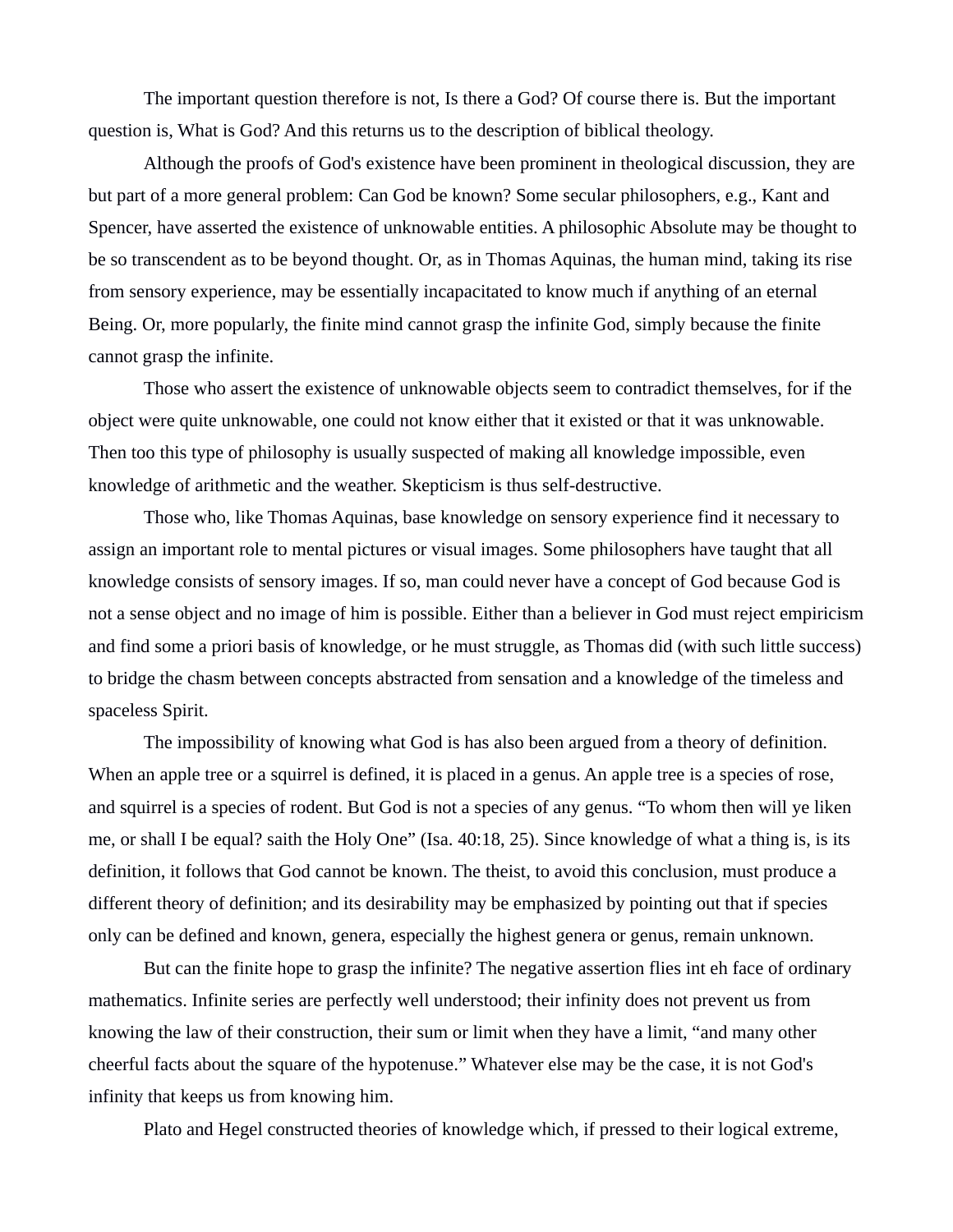imply that man must be either omniscient or completely ignorant. If every item of knowledge is so intimately connect with every other that its true nature cannot be seen except in its relation to all, then either we know all or we know nothing. Plato and Hegel both had a hard time escaping this dilemma.

Now Moses said, "The secret things belong unto the Lord our God; but those things which are revealed belong unto us and to our children forever" (Deut. 29:29). The Bible therefore, both here and everywhere, assumes that we can know some truths without knowing all truths. Accordingly it is incumbent upon us to develop an epistemology in which the relationships are not such as to limit us to the disjunction of total ignorance or omniscience.

The epistemology may follow Augustine's view that Christ is the light of every man: that is, mankind possess as an a prior endowment at least the rudiments of knowledge, so that whenever anyone knows anything he is in contact with God, who is truth. Or, the epistemology required may be more skeptical as to geometry and science and simply insist that God, being omnipotent, can by a verbal revelation make his truths understandable to me[n?]. See also EPISTEMOLOGY.

For a dictionary article of this type these subjects are too technical to pursue further. The aim here can be merely to call attention to some of the more important issues.

In the twentieth century the discussion concerning our knowledge of God has assumed a different form; and because of its timeliness some special mention of it will not be out of place.

Reaction against the ambitious rationalism of Hegel and later disillusionment with the superficial optimism of modernistic theology have in these days produced the so-called school of neoorthodoxy *(q.v.)*. Barth and Brunner teach that rational language expresses abstract knowledge about things, while there is another sort of knowledge not rationally grasped in concepts. This is direct confrontation with a person. Therefore biblical concepts, apart from any historical errors that destructive critics may allege, cannot be knowledge of God. Intellectual concepts can be only pointers – they cannot be the real truth. When we talk *about* God, we are not talking about *God*.

Barth in particular holds that all religious expression is figurative or symbolic. Logic and mathematics are merely human constructions, and perhaps this allows of literal meaning; but all language about God is a parable. Since an interpretation of the parable would itself be a parable (for this too would be religious language), or, in other words, since the explanation of a symbol would itself be symbolic, does it not follow that a literal knowledge of God is impossible? Not only so, but there is no literal norm by which to test the adequacy of parables and symbols, the Koran would seem to be as satisfactory as the Bible.

The Hegelian system, with its completely knowable Absolute and its prior rejection of the idea of creation, is a form of pantheism. The divine principle is not outside the universe. No doubt the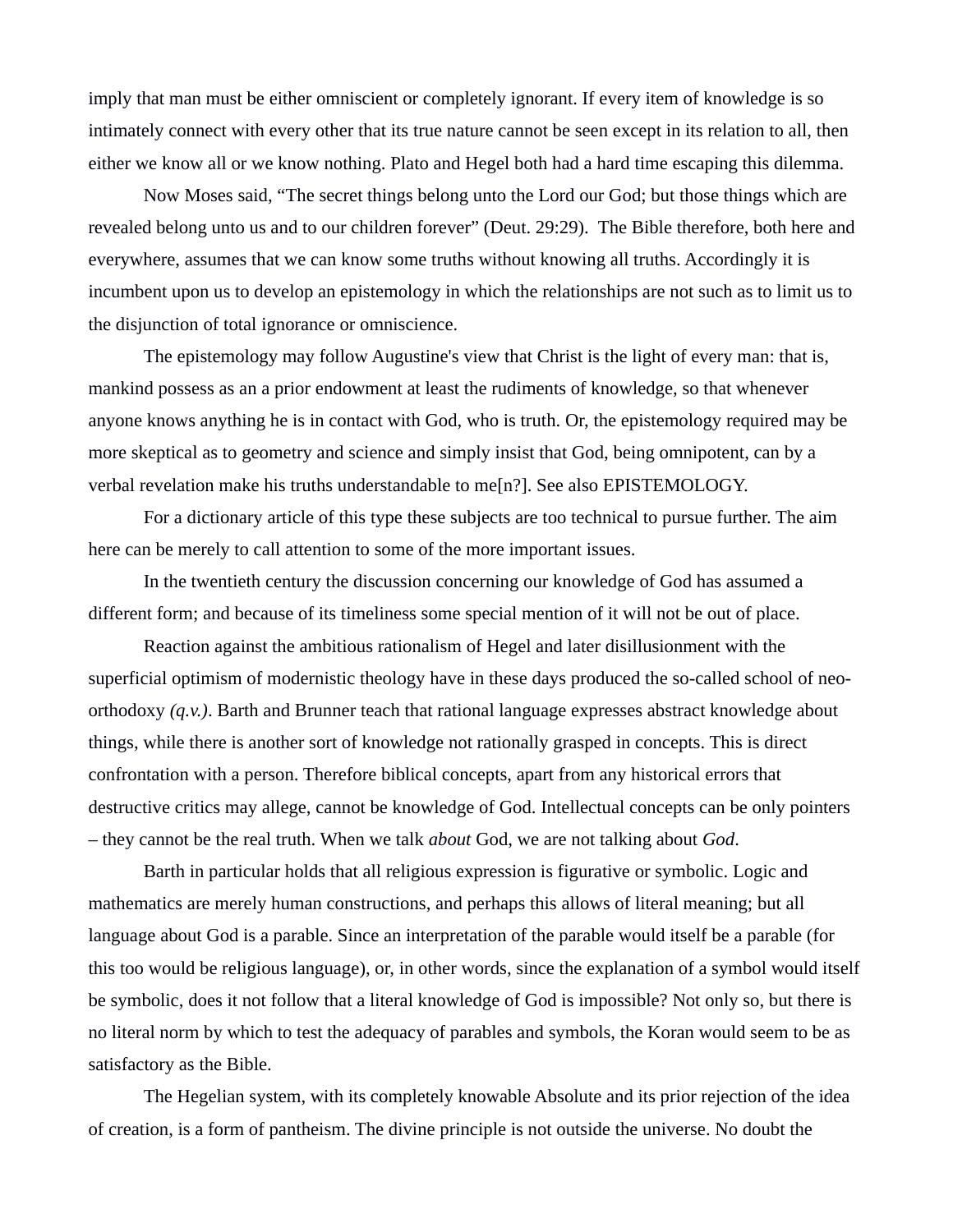universe depends on it, but also it depends on the universe, as a tree depends on its leaves and its leaves depend on the tree. Thus the Absolute (or God) is an immanent and not a transcendent principle.

Opposing his pantheism as destructive of true religion and humble worship, as blind to the reality of evil in human nature, and as disdainful of free grace, the neo-orthodox stress the transcendence of God and deny his immanence. At one time some of them were designating God as the Wholly-Other. But this takes God completely out of the world, negates the image of God in which man was created, and reduces the whole religious problem to an insoluble paradox *(q.v.)*.

Orthodox Christianity sees no conflict between immanence and transcendence. The sovereignty of the creative fiat is evidence of transcendence; and because of creation God's power extends everywhere. This is his immanence. In fact, instead of saying that God is in the world, it is better to say that the world is in God, for in him we live and move and have our being.

Let this suffice for an example of the problems of theology proper. The Trinity and other subjects are discussed under separate headings.

B. *Science*. The next type of problem is scientific. With the rise of modern mechanistic science in the seventeenth century the possibility of miracles was called into question, and with the popular acceptance of evolution *(q.v)*. since the middle of the nineteenth century the whole theistic world-view has been subjected to a massive attack. What had previously been a naturalistic speculation was now presented as an assured result of infallible science.

A Christian might reply that the evolutionists have produced no empirical evidence that life spontaneously arose from inanimate matter. He might also remark that operationalism no longer looks on science as infallible or as descriptive of antecedent reality. At the same time he might humbly admit that he was mistaken in supposing the fixed species of Linnaeus to the be the special creations of Genesis. And finally he might very well claim that as the opponents covertly assume the falsity of theism in order to undermine creation and miracles (and thus beg the question), these latter points cannot be profitably discussed until all the presuppositions are brought into the open.

C. *Ethics*. In addition to theology proper and science a third area in which problems arise for theism is that of morality and evil. The biblical concept of God as sovereign Creator and in some instances all concepts of God have been repudiated because of the manifest evil in the world. Early in Christian history the objection was stated: either God wants to but cannot eradicate evil, or he can but does not want to; in the first case he is good but not omnipotent and in the second he may be omnipotent but he cannot be good. In modern history John Stuart Mill, even more than David Hume, vigorously attacked Christianity on this score.

Roman Catholics and some Protestants have made feeble replies by trying to account for evil as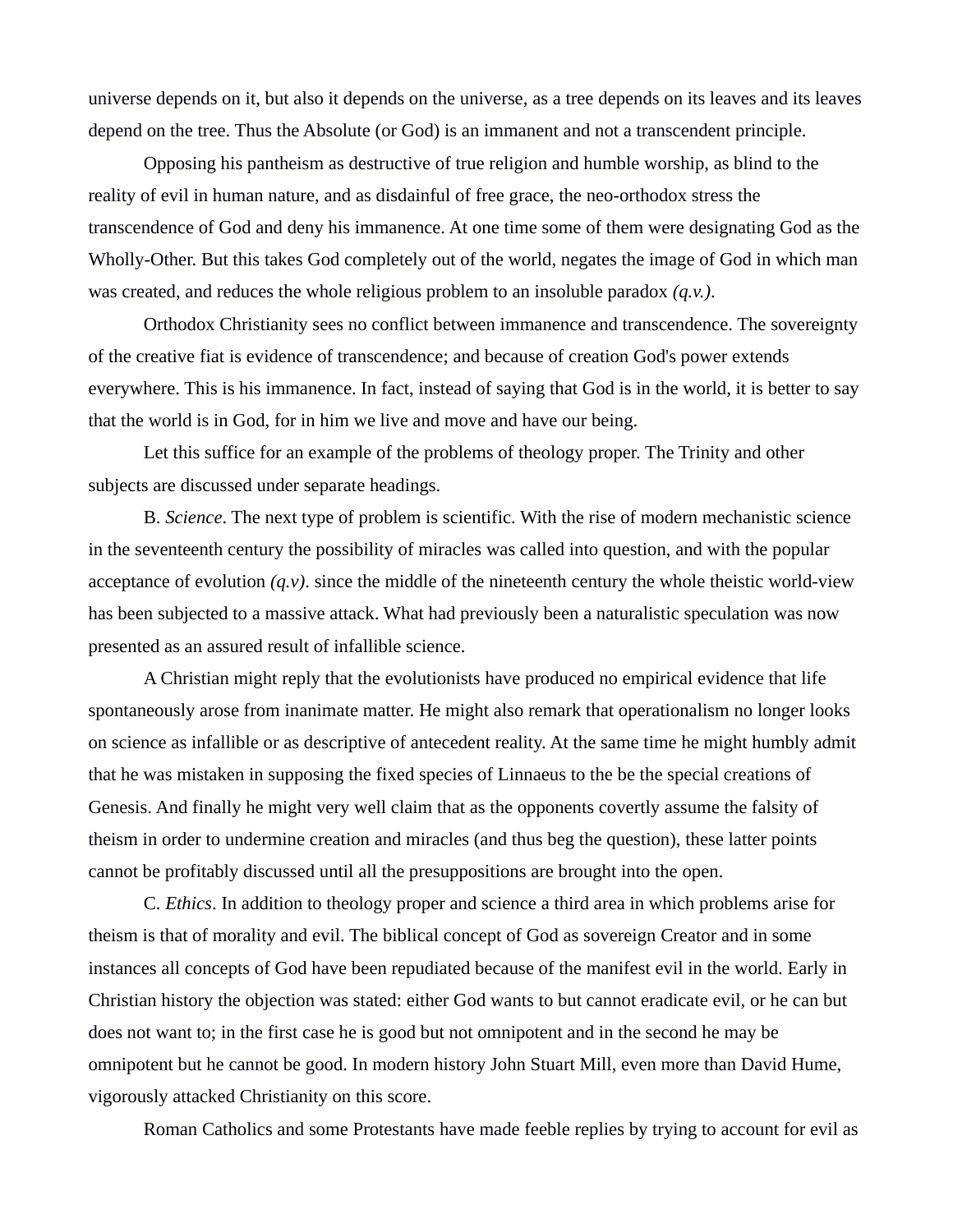the result of the free will of Satan or Adam. This of course does not answer the objection, for it God be omnipotent he still could eradicate the evil if he wanted to  $-$  in fact, he could have prevented it in the first place by creating a different type of world or even none at all.

The problem is so vexing that many Christians decide not to think about it in hopes that their opponents will not bring it up.

The paradox of God's goodness and the manifest evil, with the aggravation of the pains of hell forever, is partly the result of a theme taken from pagan nature religions. Primitive heathenism generally looks upon God as a God of nature. Sometimes God is identified with nature. Therefore when reflection has proceeded a little distance and some notion of nature's regularity is grasped, it is concluded that God must treat everyone alike. Nature is everywhere uniform. Then if goodness is attributed to God, it follows that God must be good to all.

The divine impartiality not only conflicts with the idea of grace, but more fundamentally it denies divine sovereignty by implying that creatures impose a moral obligation on the Creator.

The Scriptures, however, teach that God is the potter, who, from the very same lump of clay, can fashion one vessel for honor and another for dishonor. "Behold therefore the goodness and severity of God' (Rom. 11:22).

Now, finally, the problem of evil *(q.v.)*, so far as human conduct is concerned, centers in the identification of right and wrong. It was shown in the first part of this article that right is what God commands and that sin is any want of conformity unto or transgression of the law of God.

If some phases of philosophic theology are embarrassing when we confront modern unbelief, this is one where the enemy is soon put to rout.

When modernism, following its founder Schleiermacher, repudiated the Scriptures to base its theology on experience, it believed that it could still preserve Christian value. In the development the crucial point became the identification of the values. Can many articles of the creed be discarded as the husks and historical trappings of Christianity, while Schleiermacher's feeling of absolute dependence preserves what is essential? Or must this early modernist value give place to the later ideal of integration of personality? Should the Trinity be abandoned and God be defined as "that character of events to which man must adjust himself in order to attain the greatest gods and avoid the greatest ills"?

Humanism developed out of modernism because modernism did not consistently base its ideals on experience. Modernism had an inconsistent attachment to Jesus. Rejecting this irrationality, humanism concluded that Jesus had no appreciation of intelligence or of science, that he had no political theory, and his view of labor relations was positively bad! Honest requires us to accept other ideals. The Christian life is at best a semi-moral life.